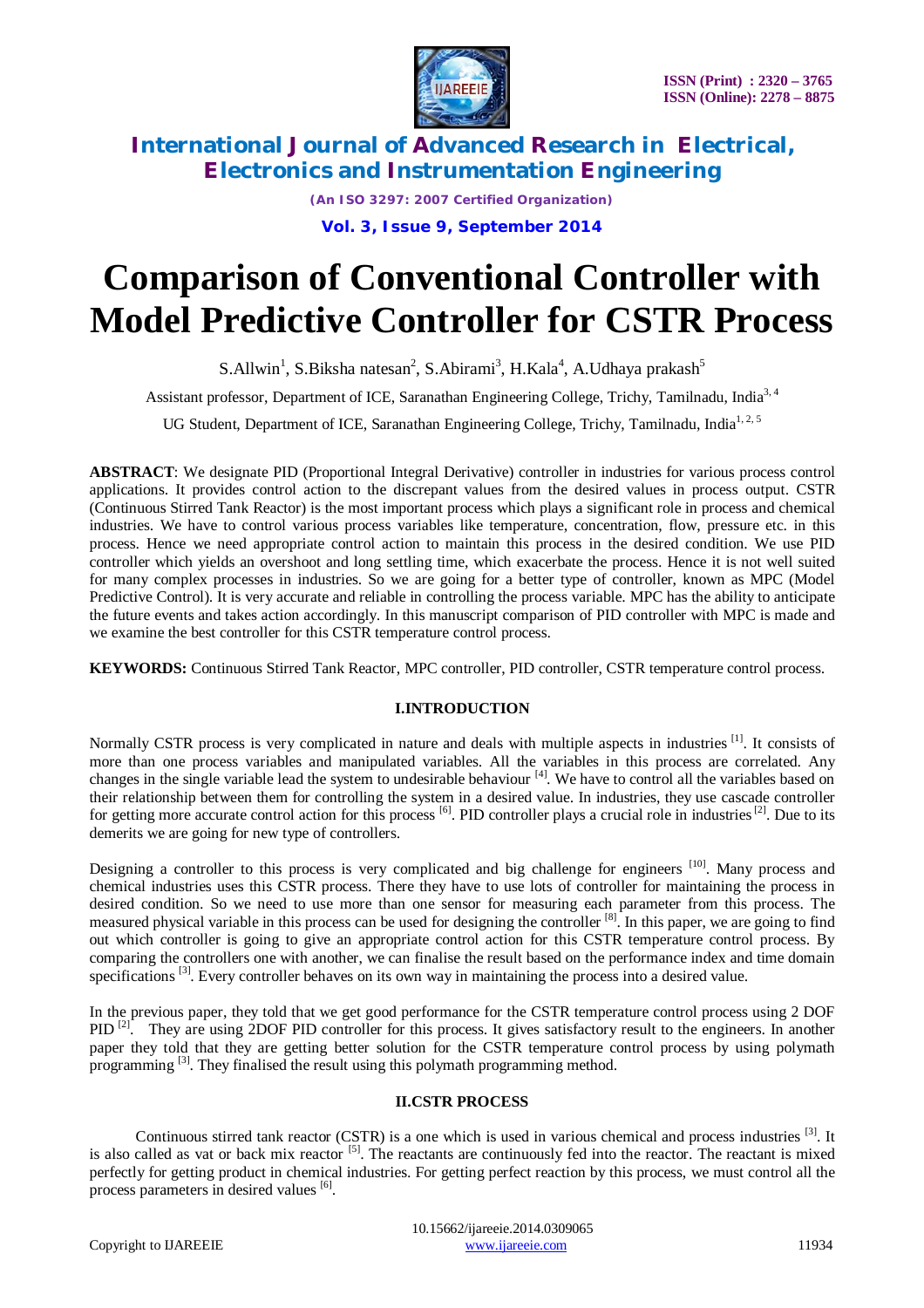

*(An ISO 3297: 2007 Certified Organization)*

**Vol. 3, Issue 9, September 2014**



Figure 1. Continues stirred tank reactor with cooling jacket

 We are going to derive the mathematical model of the CSTR temperature control process. Here the reactor surrounded by a jacket with coolant with lower temperature than reactor, which is used to diminish the temperature of the reactor <sup>[1]</sup>. The flow of coolant around the jacket determines the process temperature. Here controlled variable is temperature of process and only manipulated variable is flow of coolant in the jacket.

### **III.PROCESS PARAMETER**

 All the systems are identified based upon their behaviour of various dynamic inputs applied to it. The dynamic behaviour of the system for various inputs is known as SI (System Identification). From the true behaviour of the system for various inputs, we can derive the mathematical model of the system  $^{[7]}$ . For deriving the mathematical model of the system, first we have to choose process variable from the process and then we need to write mass and energy balance equation from the given setup. Mathematical model theoretically represents the behaviour of the system for different inputs. It helps us to steady about the behaviour of the system theoretically before implementing it [9]. Engineers design the controller for the system by using its mathematical modelling. Another way of finding system behaviour is pragmatic designing <sup>[7]</sup>. We get the behaviour of the system by designing the system pragmatically. As per our anticipation about the process response for various inputs using mathematical modelling, we get the same desired response for implementation of the process pragmatically for the same inputs [8]. This process consists of more than one process variable. So it is a second order system, the basic second order equation is,

 $Gp = \frac{\omega_n^2}{\omega_n^2 + \omega_n^2}$  $s^2+2\xi\omega_n s+\omega_n$ 

 Here, ξ - Damping ratio  $ω_n$ -Natural frequency The mass balance equation of the system is,

Rate of mass flow in – Rate of mass flow out  $=$  Rate of change of mass within system

In steady state condition  $[2]$ ,  $dC_A / dt = 0$ ,  $dT / dt = 0$ ,  $dT_j / dt = 0^{[2]}$ That is,  $f_1(C_A, T, T_J) = \frac{d c_a}{dt} = 0 = F/V(C_{Af} - C_A) - K_0 e^{(-E/RT)} C_A$ ....(1.1)<sup>[2]</sup>  $f_2(C_A, T, T_J) = \frac{dT}{dt} = 0 = F/V(T_F - T) + (-\Delta H/\rho C_P)K_0e^{(-E_a/RT)}C_A - UA(T-T_j) / V\rho C_P ... (1.2)^{[2]}$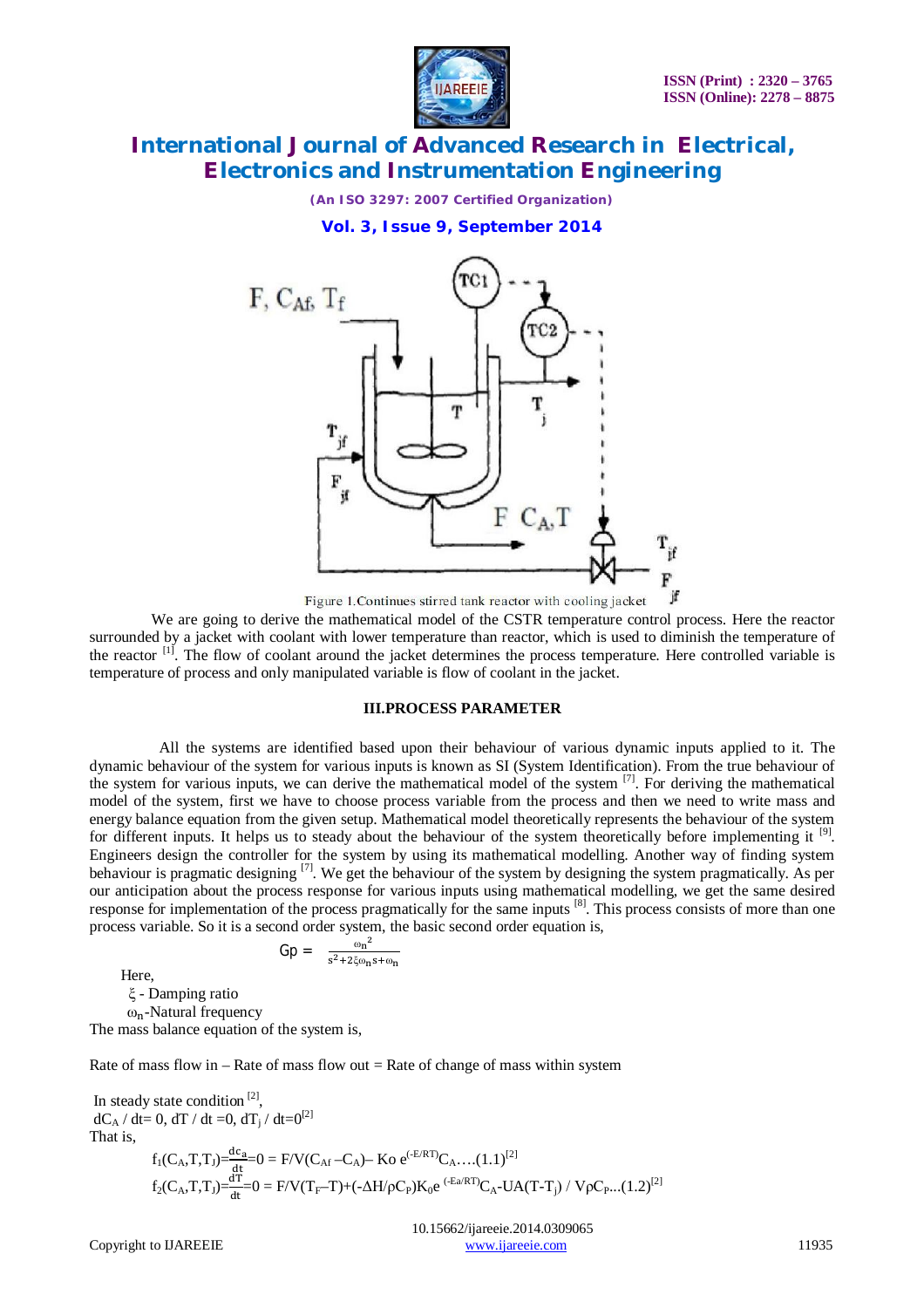

*(An ISO 3297: 2007 Certified Organization)*

# **Vol. 3, Issue 9, September 2014**

 $f_3(C_A, T, T_j) = \frac{dT}{dt} = 0 = F_j / V_j(T_{jr}T_j) + UA (T-T_j) / (V_j P_j C_{pj}) ... (1.3)^{[2]}$ 

**Reactor parameter's value:[1]**

| <b>PHYSICAL</b>         | <b>VALUES</b>   | <b>UNITS</b>                        |
|-------------------------|-----------------|-------------------------------------|
| <b>PARAMETERS</b>       |                 |                                     |
| $E_{a}$                 | 32.400          | Bt <sub>u</sub> /lbmol              |
| $K_0$                   | $16.96*10^{12}$ | $\text{Hr}^{-1}$                    |
| U                       | 75              | $Btu/hrft^2$ <sup>o</sup> F         |
| $PC_p$                  | 53.25           | $Btu/ft^3$ <sup>o</sup> F           |
| $\mathbf R$             | 1.987           | Btu/lbmol <sup>o</sup> F            |
| $\mathbf F$             | 340             | $Ft^3/hr$                           |
| V                       | 85              | $\text{Ft}^3$                       |
| Ca <sub>f</sub>         | 0.132           | Lbmol/ $ft^3$                       |
| $T_f$                   | 60              | $\mathrm{P}^{\mathrm{o}}$           |
| V                       | 8.5             | $Ft^3$                              |
| $V_J/V$                 | 0.25            |                                     |
| $\overline{P_J C_{pj}}$ | 55.6            | Bt <sub>u</sub> /ft <sup>30</sup> f |

These are all the values taken from the model of the CSTR temperature control process. By substituting these values in general equation we get the resultant equation from the above derivation in the form of state model [1],

$$
A = \begin{bmatrix} -7.9909 & -0.013674 \\ 2922.9 & 4.5564 \end{bmatrix}
$$
  
\n
$$
B = \begin{bmatrix} 0 \\ 1.4582 \end{bmatrix}
$$
  
\n
$$
C = \begin{bmatrix} 0 & 1 \end{bmatrix}
$$
  
\n
$$
D = \begin{bmatrix} 0 \\ 0 \end{bmatrix}
$$

By using state space model to transfer function conversion statement in MATLAB, we get the transfer function  $[t / t_f]$ of this process<sup>[1]</sup>.

$$
GP = \frac{1.4582S + 11.65}{S^2 + 3.434S + 3.557}
$$

This is the mathematical model of our CSTR temperature control process, which has been derived from the pragmatic modelled system.

### **IV. CONTROLLER DESIGNING**

#### **A.PID CONTROLLER:**

 Simulation of the CSTR temperature control process has been done by using its mathematical modelling in MATLAB. The image of the simulated block diagram of the CSTR temperature control process consists of step input, PID controller, system and scope for visualize the output response.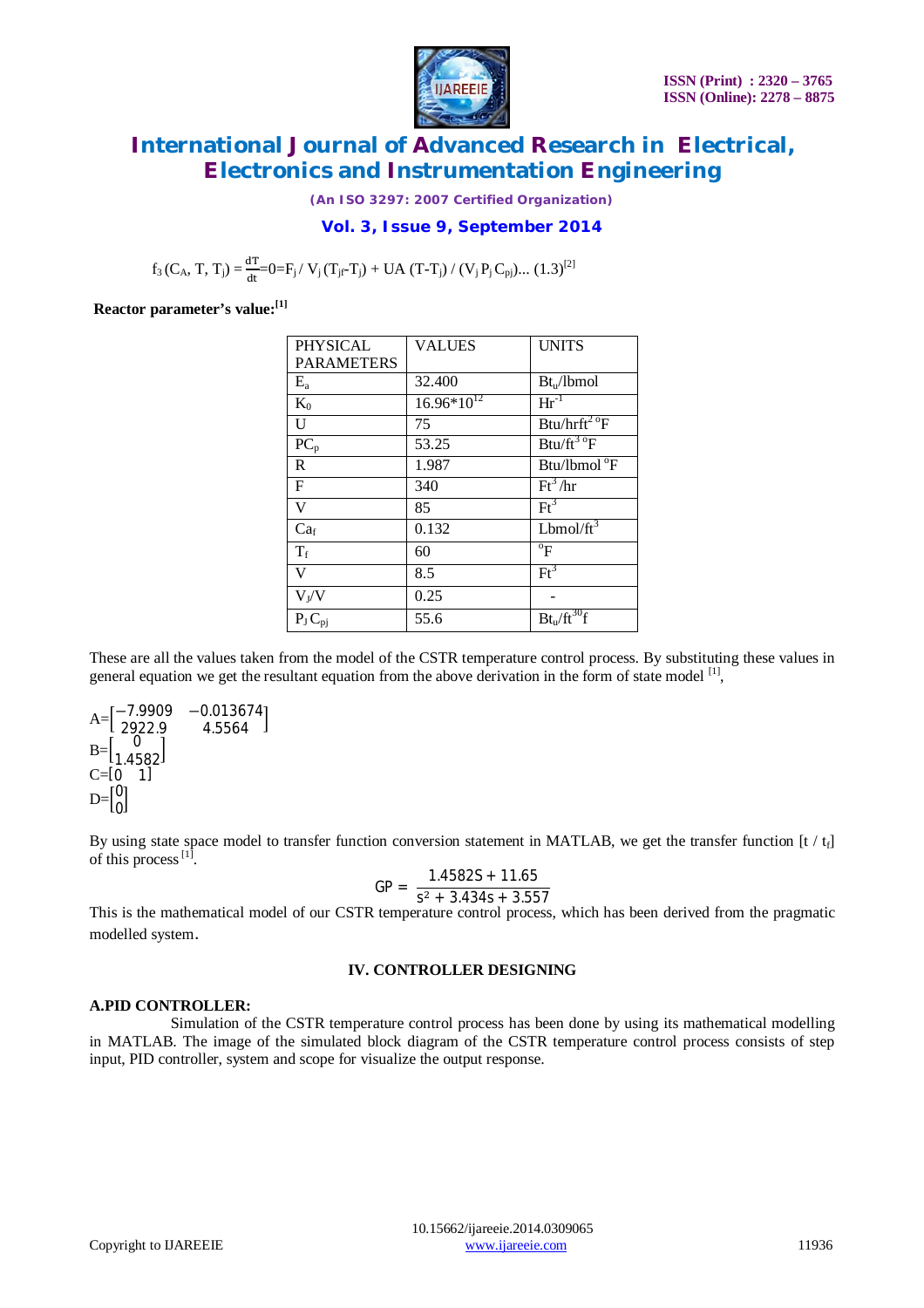

*(An ISO 3297: 2007 Certified Organization)*

**Vol. 3, Issue 9, September 2014**



Fig.1 general PID block diagram

 The designing of control parameters for this process is done by various methods. For designing the controller we need to know about the system response. We apply Astrom and Hagglund relay feedback logic to find the system response <sup>[1]</sup>. We have to replace the PID controller with relay for finding the  $K_p$  and  $P_u$ .

We find the  $K_p$  and  $P_u$  values by using this relay feedback logic in MATLAB for tuning the controller.



Fig.2 Astrom and Hagglund relay feedback method

 This figure 1.3 represents the model of for Astrom and Hagglund relay feedback logic. Here the relay is used for maintain the process variable in the set point. It will hold until the process variable reaches its set value. After exceeding the desired value it switches the process variable to its negative set value and begins to hold its activity. This process repeats continuously for a long time in the same interval. Whenever there is a small error in the system or the output lags input by π radians, the system will start to oscillate with period of Pu.



Figure 1.4 shows that how to get the  $K_p$  and  $P_u$  values from the response curve. Here 'a' is amplitude of process response curve,  $P_u$  is a period of process variable oscillations and h is magnitude of manipulating variable. We take the  $K_u$  and  $P_u$  values from the response curve. The period of oscillation is 2 sec and gain is 1.4. By using these values we design the controller.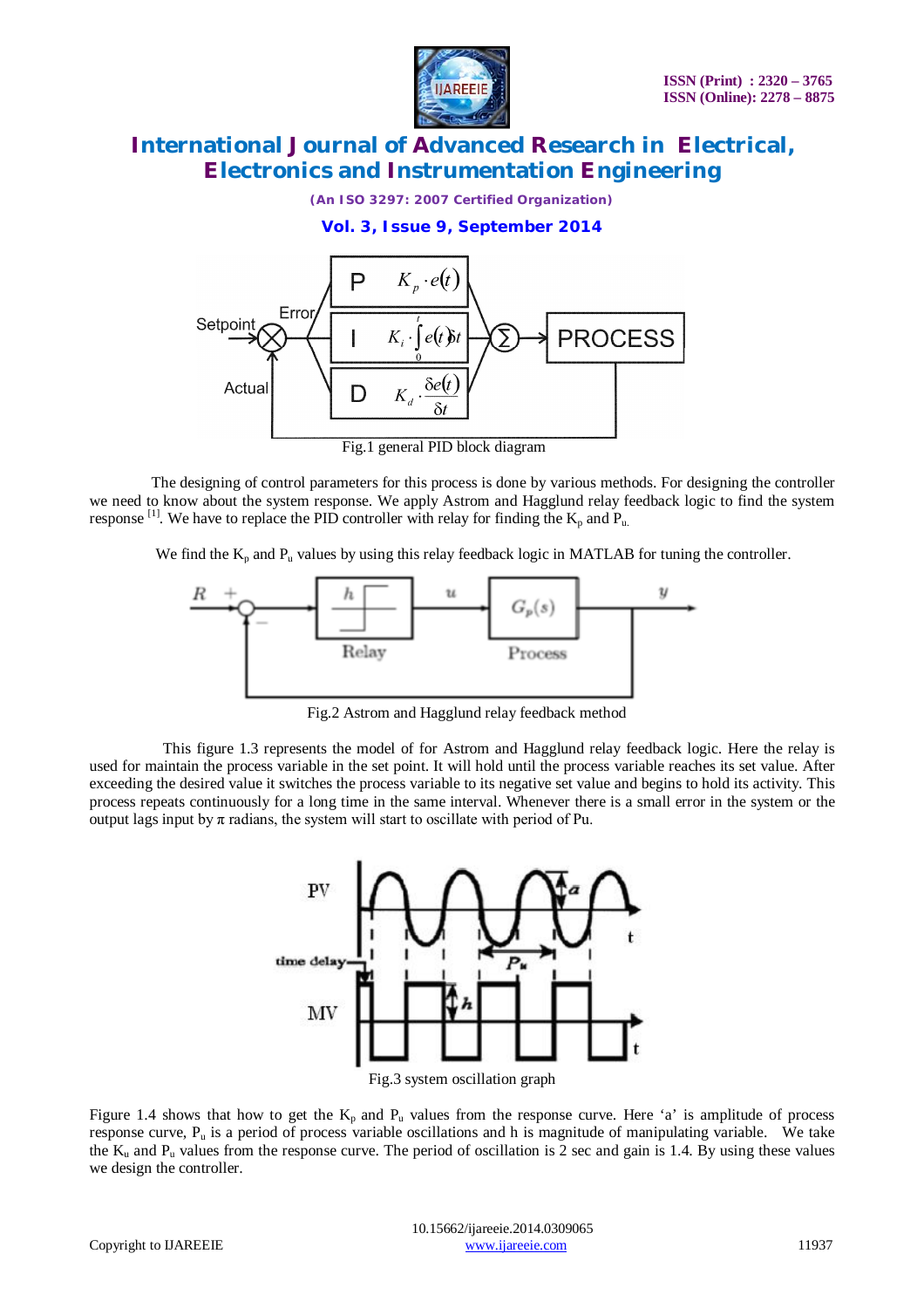

*(An ISO 3297: 2007 Certified Organization)*

**Vol. 3, Issue 9, September 2014**

### **Ziegler-Nichols Tuning method:**

This method is a trial and error tuning method based on sustained oscillations which was first proposed by Ziegler and Nichols (1942). This is probably the most widely used method for tuning of PID controller and is also known as online or continuous cycling or ultimate gain tuning method. Having the ultimate gain and frequency (Ku and Pu) and using table 1.1, the controller parameters can be obtained.

| P control                    | $\mathbf{I} \mathbf{v}$ | -             |  |
|------------------------------|-------------------------|---------------|--|
| PI control                   | $\mathbf{L} \mathbf{L}$ | $P_{\mu}/1.2$ |  |
| <b>PID</b> control           |                         | $\mathbf{u}$  |  |
| $\mathsf{T}_\mathsf{able}$ . |                         |               |  |

By using this formula, we can find the control parameter. Put this values in general controller equation.  $\mathbf 1$  $de(t)$ ௧

$$
U(t) = e(t) + \frac{1}{T_i} \int_0^t e(s) ds + \text{Td}\frac{d e(t)}{dt}
$$

After substituting these values in equation, we simulate the process in MATLAB. It gives the response to the discrepant values of the given CSTR temperature control process.

### **Chien-Hrones-Reswick Auto tuning Method:**

It is another method of designing a PID controller. It is an efficient method and is used to get the precise control action to error value. It has four types of formula for designing a controller. By knowing the value of dead time and time constant we calculate the controller parameters.

The following tables show the Chien-Hrones-Reswick recommendations for each tuning formula:

| Regulator $-0\%$ overshoot |                           |                  |                    |
|----------------------------|---------------------------|------------------|--------------------|
| <b>Controller</b>          | $\mathbf{K}_{\mathrm{c}}$ | T.               | $T_{d}$            |
|                            | $0.3T_P$ /                |                  |                    |
| PI                         | $0.6T_P$ /                | 4 т              |                    |
| <b>PID</b>                 | $0.95T_P$                 | 2.4 <sub>T</sub> | $0.42\,\mathrm{L}$ |

Table. 2

| Where $T_p$ is the time constant and $\tau$ is the dead time. |                             |                  |                  |                    |
|---------------------------------------------------------------|-----------------------------|------------------|------------------|--------------------|
|                                                               | Regulator $-20\%$ overshoot |                  |                  |                    |
|                                                               | <b>Controller</b>           | $\mathbf{K}_{c}$ | T,               | $\mathbf{T_d}$     |
|                                                               |                             | $0.7T_{P}$       |                  |                    |
|                                                               | PI                          | $0.7T_P/\top$    | 2.3 <sub>T</sub> |                    |
|                                                               | PID                         | $1.2T_P$ /T      | 2r               | $0.42\,\mathrm{r}$ |

Table.3

Where  $T<sub>P</sub>$  is the time constant and is the dead time.

| Servo – 0% overshoot |               |       |                  |
|----------------------|---------------|-------|------------------|
| <b>Controller</b>    | K,            | T.    | $T_d$            |
|                      | $0.3T_{P}$    |       |                  |
| PI                   | $0.35T_{P}$ / | 1.2 L |                  |
| PID                  | $0.6T_{P}$ .  | τ     | 0.5 <sub>1</sub> |

Table .4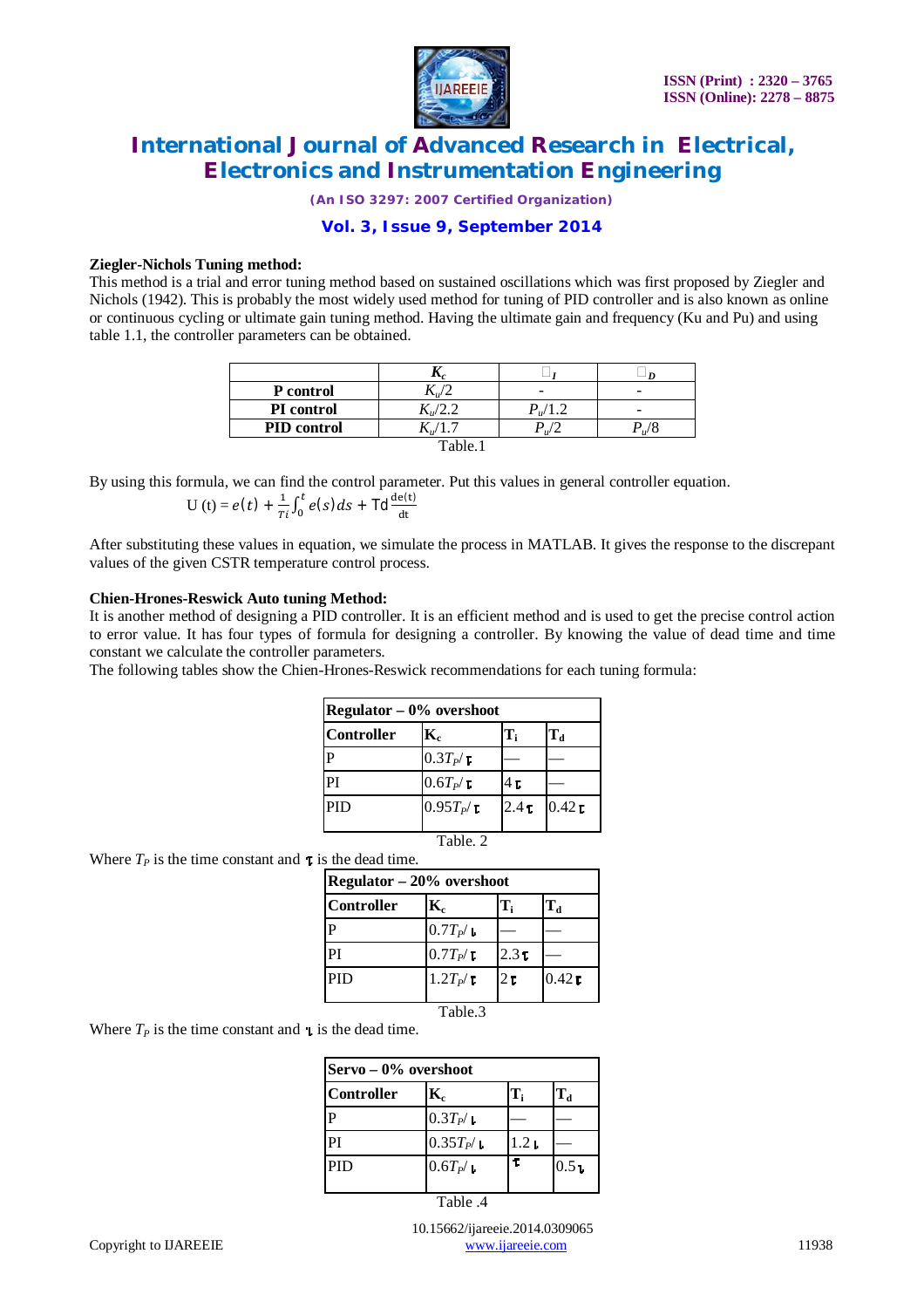

*(An ISO 3297: 2007 Certified Organization)*

# **Vol. 3, Issue 9, September 2014**

Where  $T_p$  is the time constant and  $\tau$  is the dead time.

| Servo – 20% overshoot |                  |                  |                   |  |
|-----------------------|------------------|------------------|-------------------|--|
| Controller            | $\mathbf{K}_{c}$ | $T_i$            | $T_d$             |  |
| $\mathbf P$           | $0.7T_P/T$       |                  |                   |  |
| PI                    | $0.6T_P$ /       | ι                |                   |  |
| <b>PID</b>            | $0.95T_{P}$ /    | 1.4 <sub>T</sub> | 0.47 <sub>T</sub> |  |
| Table <sub>5</sub>    |                  |                  |                   |  |

Where  $T_P$  is the time constant and  $\tau$  is the dead time

After substituting the controller parameter values in the general equation, we have simulated the setup.

### **Tyreus-Luyben Tuning Chart:**

The Tyreus-Luyben procedure is quite similar to the Ziegler-Nichols method but the final controller settings are different. Also these methods only propose settings for PI and PID controllers. These settings are based on ultimate gain and period is given in the table 1.6.

| <b>PI</b> control  |  |  |      |
|--------------------|--|--|------|
| <b>PID</b> control |  |  | '6.3 |
| Table.6            |  |  |      |

After finding the controller parameter, we substitute those values into the general equation, then simulate the process in the MATLAB which gives us the response curve.

From the above strategy we finalised the best controller for our process. But we already know that, PID controller has overshoot and long settling time.

Hence now we are going for new type of digitalised controller, known as MPC (Modern Predictive Control).

### **B. Model Predictive Control:**

Modern predictive control is a digital control which is used in chemical and process industries for solving complicated processes since 1980's. It needs process parameters to control the process in desired value, which has been obtained pragmatically by modelling the process. It keeps future time slots into an account and allows the current time slot to be optimized. MPC can anticipate future events and takes control actions accordingly. But PID controllers and others cannot predict the future events.

Model Predictive Control (MPC) is a multivariable control algorithm that uses:

- an internal dynamic model of the process
- a history of past control moves and
- an optimization cost function J over the receding prediction horizon,

The optimization cost function is given by:

$$
J = \sum_{i=1}^{N} w_{x_i} (r_i - x_i)^2 + \sum_{i=1}^{N} w_{v_i} \Delta u_i^2
$$

ୀଵ = i -th controlled variable (e.g. measured temperature)

- $T_{\vec{a}} = i$  -th reference variable (e.g. required temperature)
- $u_{\tilde{i}} = i$  -th manipulated variable (e.g. control valve)

 $w_{x_i}$  = weighting coefficient reflecting the relative importance of  $x_i$ 

 $\boldsymbol{w}_{u_i}$  = weighting coefficient penalizing relative big changes in  $\boldsymbol{u}_i$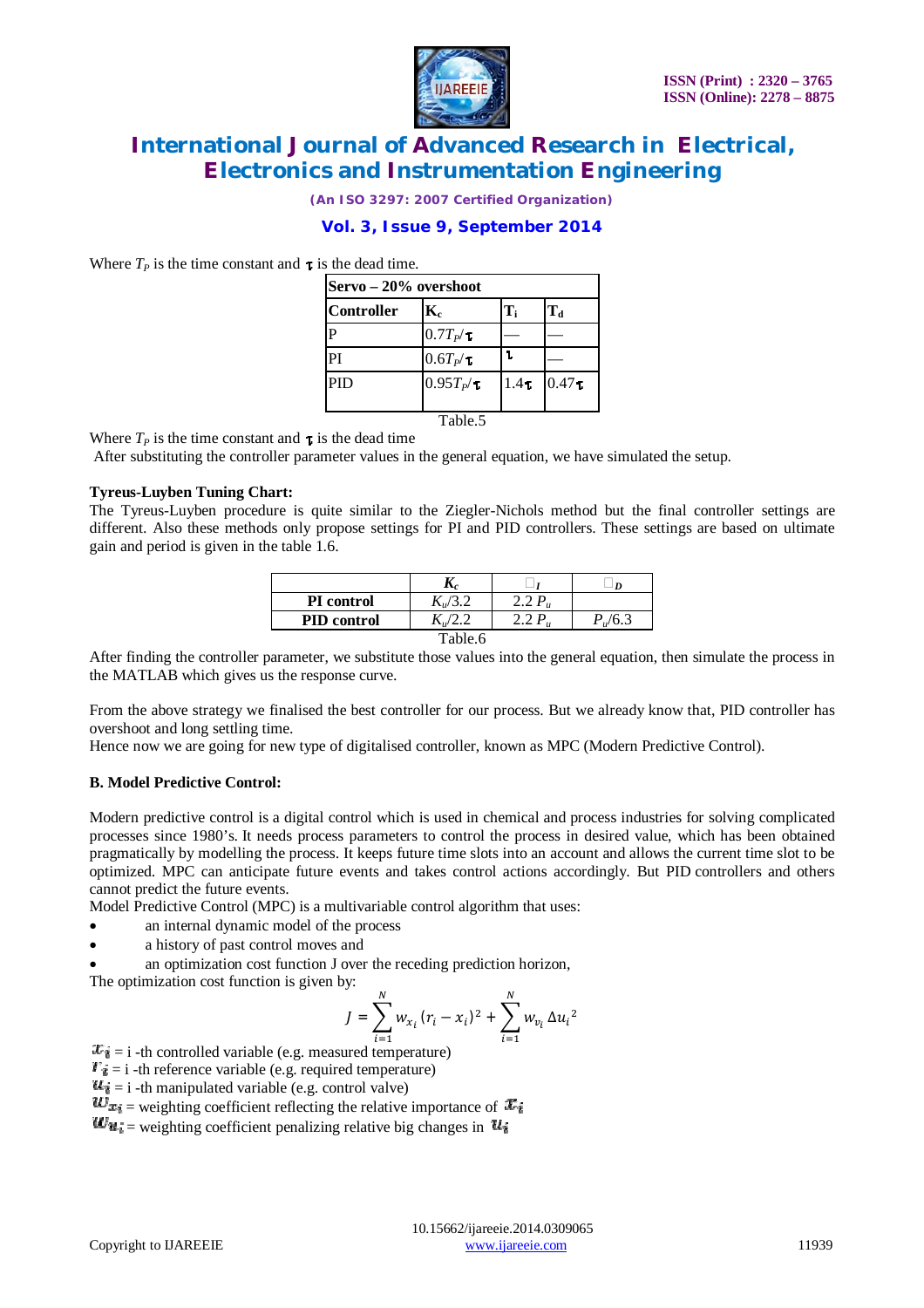

*(An ISO 3297: 2007 Certified Organization)*

# **Vol. 3, Issue 9, September 2014**



Fig.4 general MPC block diagram

This is the block diagram of modern predictive controller used in MATLAB for simulating the mathematical model of the process. We configure MPC depends upon the process parameters. It gives as a satisfactory control action to the process compared with conventional controller. MPC has better control ability over the deviation of the process variable.

### **V. RESULTS AND DISCUSSIONS**

 From the above controller designing method, we got various types of response for each controller. These responses provide us a sufficient knowledge about the response of the system for different controller. We tabulated the time domain specifications and performance index values below.

|            | <b>RISE TIME</b> | <b>SETTLING</b> | <b>OVERSHOOT</b> |
|------------|------------------|-----------------|------------------|
|            | (SEC)            | TIME(SEC)       | (9/0)            |
| ZN-PID     | 0.998            | 1.98            |                  |
| CHR-REG0%  | 5.3              | 10.6            |                  |
| CHR-SER 0% | 2.59             | 3.94            | 0.154            |
| $T-I$      | 8.7              | 18.4            |                  |

### **TIME DOMAIN SPECIFICATIONS:**

Table.7

Above table1.7 shows the performance of the different controller action upon our CSTR process. Different controller has different settling time and overshoot. From these results we find out which controller will be best for our process. From these values we find that Z-N based PID controller is well suited for our CSTR process among the conventional controller. But we are considering the model predictive controller, it will be the best one for our process. It has short settling time and lower overshoot percentage.

### **PERFORMANCE INDICES:**

|            | <b>IAE</b> | <b>ISE</b> | <b>ITAE</b> | <b>MSE</b> |
|------------|------------|------------|-------------|------------|
| ZN-PID     | 3.5467     | 1.7050     | 1.8022      | 0.1705     |
| CHR-REG0%  | 4.5625     | 2.1551     | 2.1862      | 0.2274     |
| CHR-SER 0% | 5.2978     | 2.4237     | 2.2098      | 0.4331     |
| T-L        | 4.5477     | 2.3014     | 2.7428      | 0.2301     |

Table.8